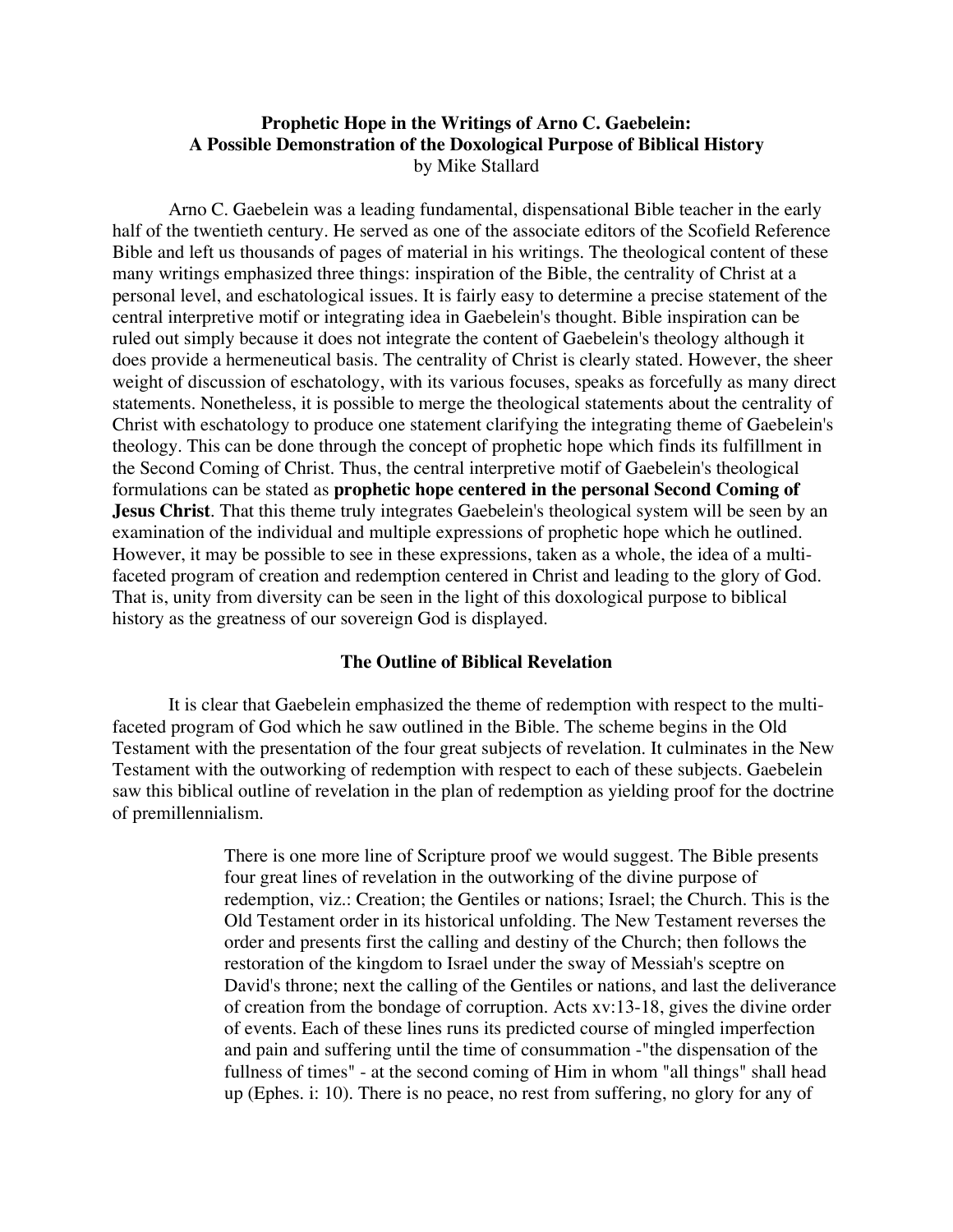these four great subjects of revelation till Christ comes again in power and great  $g\text{lor}$ <sup>1</sup>

Yet, in spite of this multi-track outline of what Gaebelein believed God was doing, he did not see this as devoid of unity. While discussing the inherent problems with postmillennialism, he remarked that

> Its [postmillennialism's] serious mistake is, that it confounds the accommodation and application of Scripture with the true interpretation, which in Bible study must have always the first place. Delitzsch well said, "Application is not interpretation. Application is manifold; interpretation is the very opposite, it is unitous. By the method of application the promises made to Israel are evaporated; in true interpretation Israelis given its rightful place in the purposes of God.  $2^{\circ}$

In other words, Gaebelein believed that unity existed as each of the four great subjects of revelation were allowed to have its rightful, yet distinctive, place within the panorama of God's multi-faceted purposes. This is not far from saying that Gaebelein believed that the sovereign plan of God could not be understood or God given His due, until this valid interpretation was acknowledged.

## **The Expressions of Prophetic Hope**

There are five major ways in which Gaebelein discussed the idea of prophetic hope. The method of presentation will adhere to the chronological order in which each element of hope is realized in his dispensational scheme flowing primarily from New Testament realization. One must always keep in mind that, in each case, this hope can only be fully realized when Jesus comes again.

## **The Hopelessness of the Present Age**

The first area, while not technically a matter of positive hope, serves as an introduction to the four manifestations of hope which Gaebelein believed would take place in the future. The fact that hope exists implies that in the present there must be conditions which need to be changed. For Gaebelein, the present church age was characterized by such an unwanted environment.

In a series of five books beginning in the turbulent times of the 1930s, Gaebelein outlined for his readers a dark picture for the world. In **Conflict of the Ages** (1933), he portrayed the historic development of the mystery of lawlessness which was, in his mind, close to pushing the world to the precipice. His work, **World Prospects** (1934), held out final hope for Israel, the Gentiles, and the church, but not until a time of great darkness and difficulty.

Over half of the pages in the next book of the sequence, **Hopeless, Yet There is Hope** (1935), were devoted to a description of the bleak condition of the Twentieth Century due to war, financial chaos, and the rise of communism. **As It Was-So Shall it Be** (1937) compared the time before Noah's Flood to the present hour. Finally, the optimistic book, **The Hope of the Ages**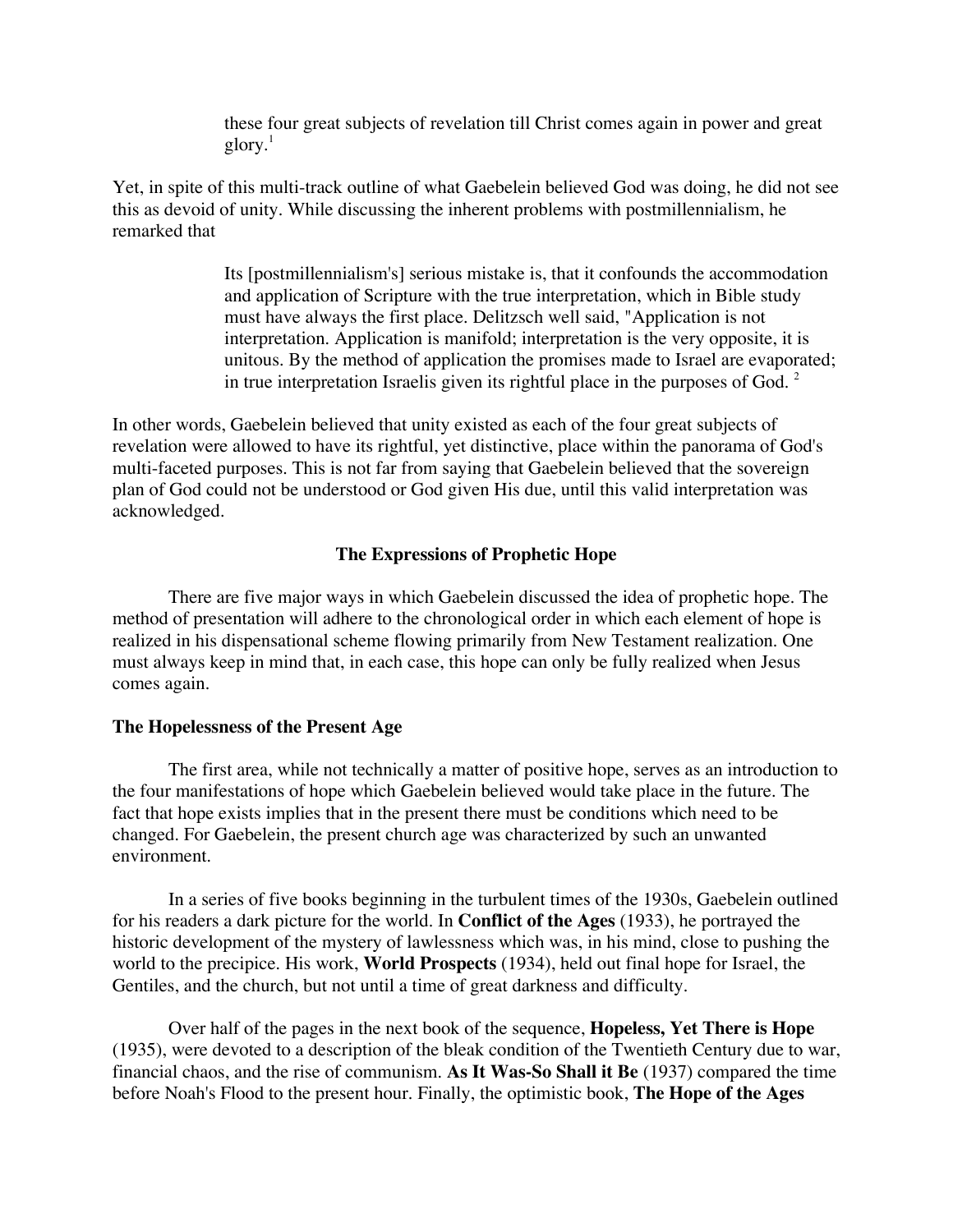(1938), described the present absence of kingdom-hope and noted that only by the Second Coming of Christ can this void be filled with lasting hope. A small booklet, **What Will Become of Europe** (1940), during the beginning days of World War II, observed that "there is no nation which does not tremble. "<sup>3</sup> All that appeared from a human perspective on the horizon was darkness, distress, and destruction. <sup>4</sup>

For Gaebelein, the problem with the human race could always be identified with the existence of sin.<sup>5</sup> Specifically, two major areas of concern are emphasized. First, the present age is characterized by an increasing persecution of the Jews. After the destruction of Jerusalem in A.D. 70 and the subsequent scattering of the Jews throughout the nations, Gaebelein observed that "the fires of persecution burned fiercely in almost every century. ,<sup>6</sup> This persecution would culminate one day in the Great Tribulation or time of Jacob's trouble when the nation would go through its darkest hour.<sup>7</sup>

The second major characteristic of the present age was the increasing moral and religious declension.

> Morally the world sinks lower and lower. Christendom is turning more and more away from the supernatural, the foundation of true Christianity, turning from the spiritual to the material, giving up the message of power for social improvements... The faith as revealed in God's infallible Book is abandoned; apostasy is seen everywhere. World conversion, the world accepting Christianity? What mockery! The nations of the world were never as far away from accepting Christ as Saviour and recognize Him as Lord as in 1938.<sup>8</sup>

Both apostasy within Christendom, associated with moral decline, and the persecution of the Jews were understood by Gaebelein as a fulfillment of prophecy. Both called for a cry of hope, the former from the genuine Christian and the latter from the Jewish people. The divine line of revelation, for Gaebelein, began with creation, continued with God's work with the nations, took a turn with God's choosing of Israel, and culminated in the highest revelation of the church.<sup>9</sup> The fulfillment of hope for each takes place progressively in reverse order so that the first manifestation of hope is found in the church.

## **The Blessed Hope and the Rapture of the Church**

Gaebelein believed strongly that the first manifestation in history of the fulfillment of prophetic hope would be the rapture of the church. This was the "blessed hope" of Titus 2:13 which was to be looked for expectantly by true Christians. It was a common topic in the pages of Gaebelein's magazine, **Our Hope**, especially the aspect of pretribulational timing, with more outside writers invited to address it than perhaps any other single issue.<sup>10</sup> This hope was the catching up of New Testament believers to be with Christ. It included both those who had died in Christ and believers alive at the moment of the rapture. One aspect of the rapture which often received attention was its imminency. Gaebelein defined imminency with these words:

> Now the word 'imminency' or 'imminent' means that an event is impending, the matter in question is liable to occur at any moment. When we speak of the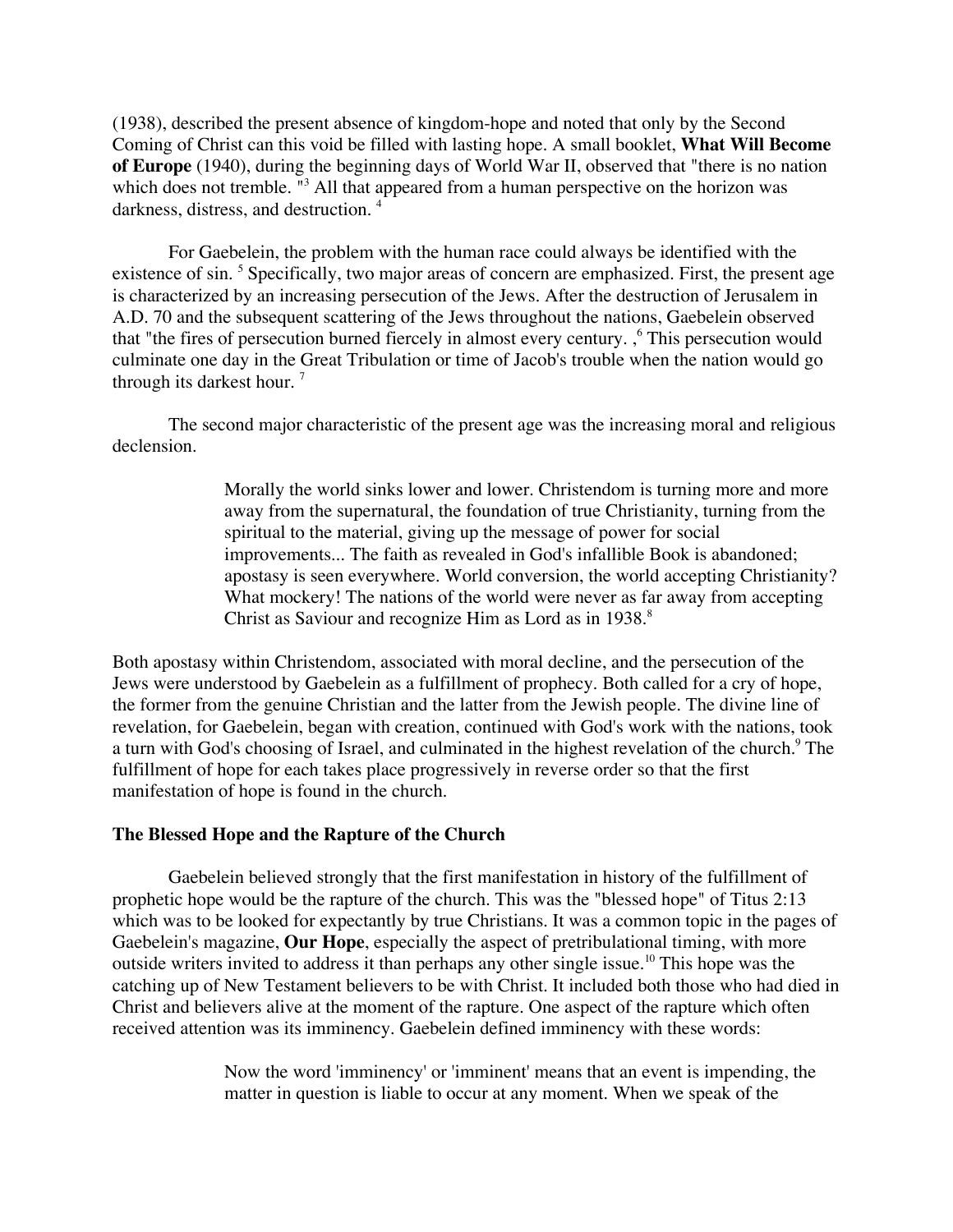imminency of the coming of the Lord we understand by it that the Lord may come at any moment. This is the meaning of imminent.  $<sup>11</sup>$ </sup>

In light of the fact that Jesus could come for the church at any moment, no signs were expected to herald His coming in advance.<sup>12</sup> The significance of this doctrine for Gaebelein is clear when he warned that to do away with it was to rob the rapture of its "glory and power." <sup>13</sup>

The second aspect of the rapture of the church is its pretribulational timing. Another way of describing this doctrine is to note that the church would not go through the Great Tribulation. The coming of Christ in the air to receive the church is a separate event from His coming to the earth to set up His kingdom seven years later. Gaebelein gave several reasons for his view with the discussions at times being extremely tedious. However, the following arguments appear to be the major support for a pretribulational rapture as taught by Gaebelein. First, he argued that the rapture had to come before the start of the Great Tribulation because the coming of the Lord for the church was imminent. <sup>14</sup> Second, there were exegetical reasons for pretribulationalism. In 1 Thess. 5:9 ("For God hath not appointed us to wrath but to obtain salvation by our Lord Jesus Christ"), there is a promise from God that church believers will not suffer the wrath of God during the Great Tribulation. The context of the book indicated to Gaebelein that the start of the day of the Lord or tribulation period is in mind. <sup>15</sup> Another passage (Rev. 3:10) promised that the church would be kept from the "hour of temptation" which was interpreted to be the Great Tribulation of the latter days. <sup>16</sup>

Third, the most frequent argument used by Gaebelein in the rapture debate was the fact that the Great Tribulation or time of Jacob's trouble, was exactly that, a period designated for Jacob's offspring, the Jews. Here the absolute distinction between Israel and the church prohibits the involvement of the church in a Jewish event. Gaebelein, in a representative remark, noted:

> All passages which have to do with the great tribulation prove that it is Israel's time of sorrow (Jer. xxx; Mark xiii:14-22; Rev. vii: 1-14; Dan. xii:1; Matt. xxiv). "Jacob's trouble," not the Church's trouble. Christ saved us from wrath to come and will deliver us from that hour of trial that shall try them that dwell on the earth. When this takes place the Church will be far above the storm (John iii: 36; 1 Thess. v:9; Rev. iii: 10).<sup>17</sup>

The third aspect of the rapture of the church was found in the blessings which constituted the realization of the hope. First, the blessed hope pointed toward the resurrection of all saints who have died and the glorification of the bodies of those saints alive at the time of the rapture. <sup>18</sup> Second, the church will receive rewards at the judgment seat of Christ in heaven during the earthly Great Tribulation.<sup>19</sup> Third, the church saints will become rulers with Christ during the millennial kingdom. While living in heaven, they will be priests and kings who will reign and judge the world and angels.<sup>20</sup> Thus, the blessed hope of the rapture of the church is summed up in the encompassing truth that "the Church's glorious prospect is the eternal fellowship with the Son of God. "<sup>21</sup>

### **The Hope of the National Restoration of Israel**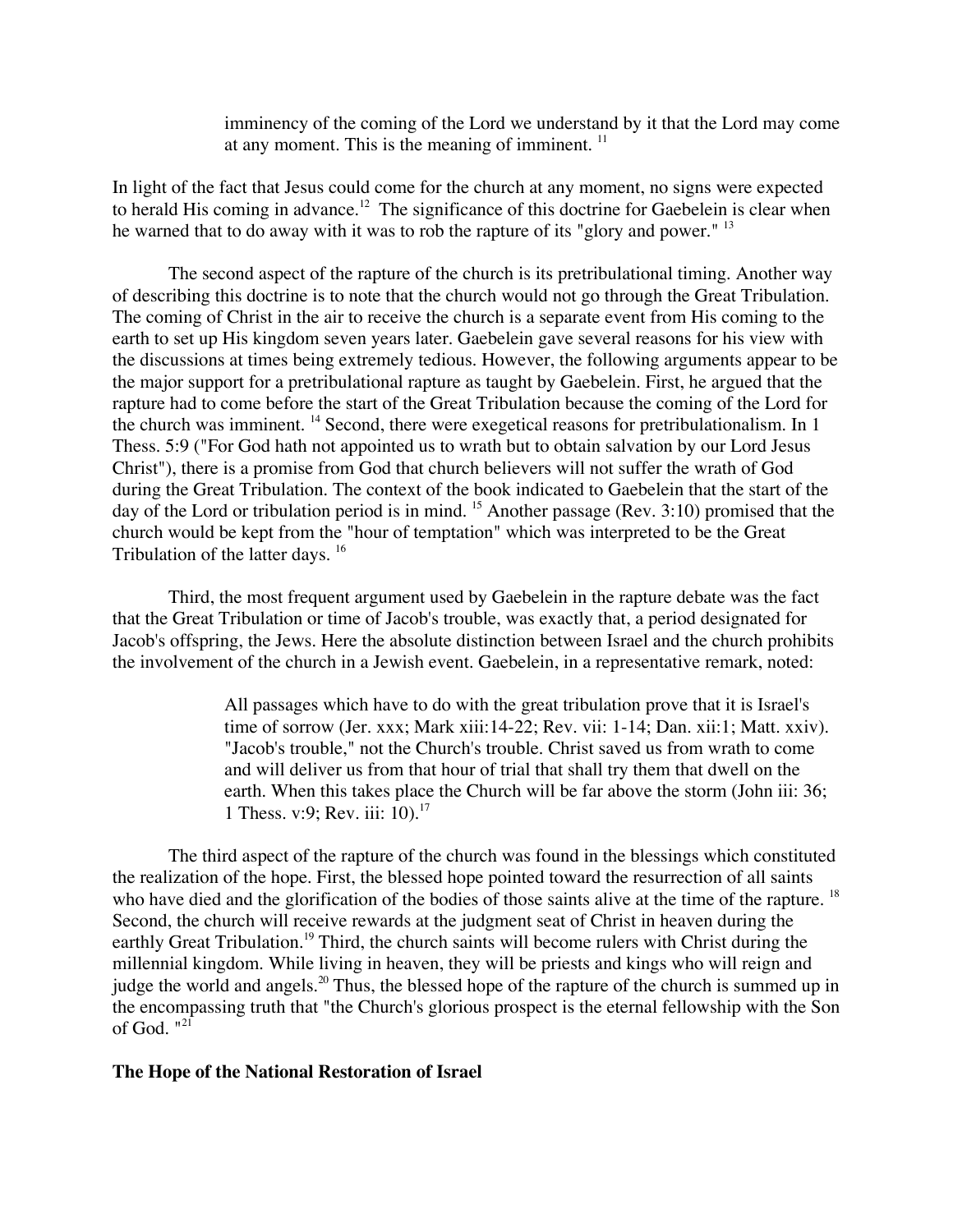It can readily be observed that Gaebelein's use of literal interpretation concentrated often on that portion of the Scriptures which prophesied the national restoration of Israel in the millennium. This literal promise provided hope for the nation, a hope that was a living hope.<sup>22</sup> One of the greatest evidences of that hope was the desire, stated during Passover ceremonies, to be in Jerusalem the next year. "And this has been going on generation after generation, century after century, during the darkest ages, during the times when satanic powers attempted their complete extermination. 'This year here-next year in Jerusalem.' The Jewish Hope is a never dying Hope. Israelis the nation of Hope."<sup>23</sup> In addition, this hope was not known by other nations. 24

According to Gaebelein, the basis for this national hope was clearly outlined in prophetic Scripture: "The foundations of the Hope of Israel, that never dying Hope, are the two promises; the promise of the Messiah and the promise of the land in the dimensions as given in the [Abrahamic] covenant. "<sup>25</sup> In this way, the future restoration of Israel is tied to the coming of Messiah, which from a Christian perspective, meant the Second Coming of Jesus Christ.

Although the focus of this hope is on the unique relationship between God and the Jewish people, it is also the basis of hope for other nations. Gaebelein observed:

> And the people Israel have been thus preserved because the other great promise of Hope and Glory, the promise of the land, their national restoration, spiritual regeneration, and the promise of future blessing to "all the families of the earth" will have to be fulfilled. Such is Israel's Hope, and, when it is reached, it will mean the Hope and blessing for all the world.<sup>26</sup>

The realization of the national restoration of Israel with its overflowing blessings upon other nations awaits fulfillment when Jesus, Israel's Messiah comes again.

### **The Hope of the Nations**

Hope for the nations of the world was seen above as a side effect of the restoration of Israel. Gaebelein outlined the history of God's dealings with the Gentile nations beginning with Israel's own apostasy and resultant judgment via the Babylonian captivity.<sup>27</sup> The setting aside of "Israel as a nation in government and dominion" started with Nebuchadnezzar.<sup>28</sup> The book of Daniel yields the prophetic account of the history of the dominion of the Gentiles during a period known as the times of the Gentiles.  $29$ 

However, this period of Gentile supremacy was only temporary. Again, following closely the prophecies in Daniel (especially chapters two and seven), Gaebelein noted the future defeat of Gentile domination culminating in the setting up of the kingdom of God on earth .<sup>30</sup> This was preceded by the seven-year time of Jacob's trouble which also included the wrath of God poured out on Gentiles. However, during this time many Gentiles will come to know the Lord, mainly due to the witness of the Jewish remnant which also follows Him.<sup>31</sup> However, this is not the great hope of the Gentiles. At the coming of Christ at the end of the tribulation, the conversion of the world will take place.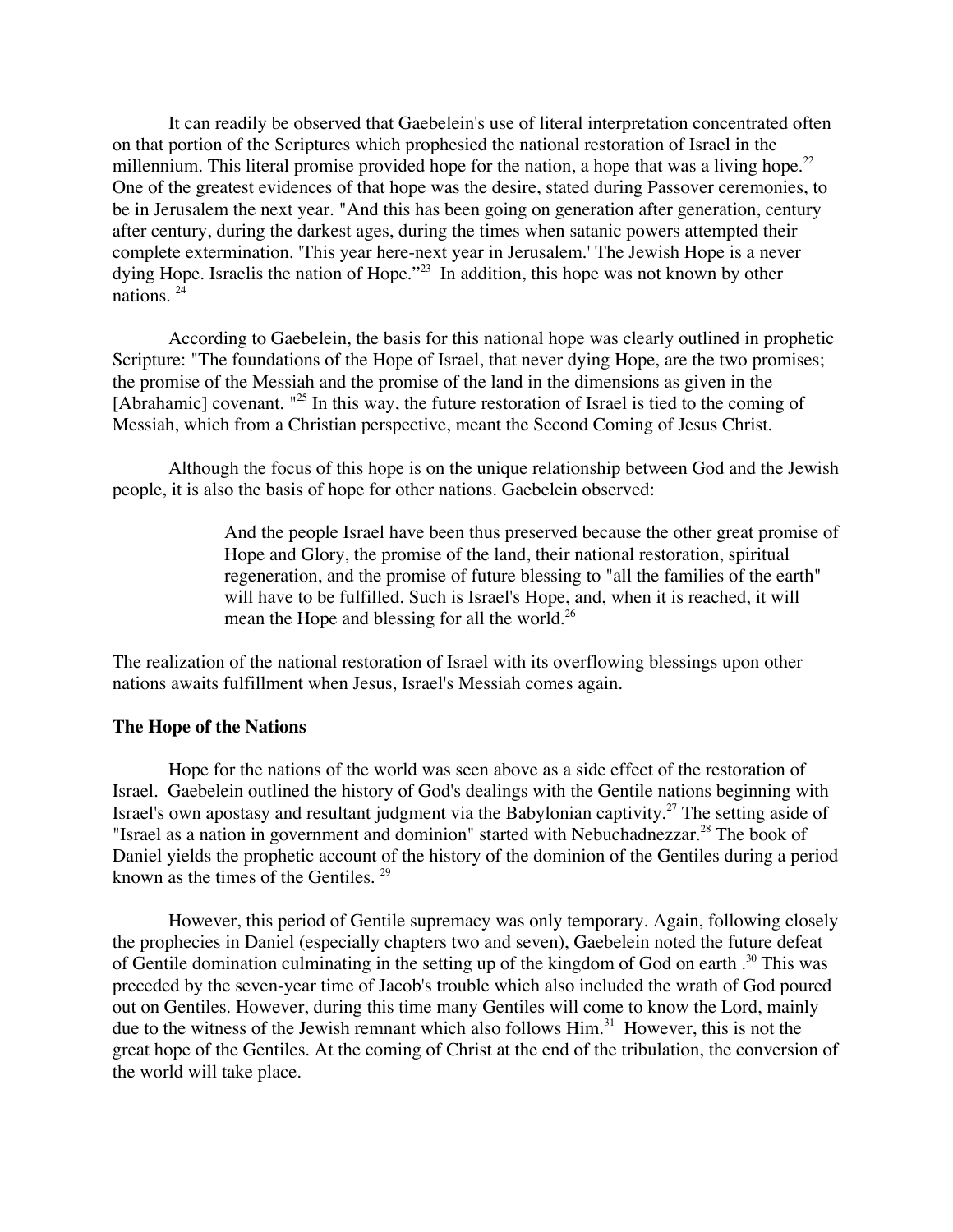But there are other nations; though missionaries went and brought them the message of salvation, as nations they were hardly touched by the Gospel. Millions upon millions never heard it. Humanly speaking, as conditions are today they would never hear that Gospel of Grace. There is not the remotest chance of the conversion of these great nations of Asia, Africa and other parts of the world. Now these nations, such as China, Japan and the millions of India and the millions living in Africa, will heed this Gospel of the Kingdom, they believe, and then turning away from their idols and their false system will learn righteousness. The great revival comes to the unevangelized masses of the heathen world. Out of them comes the great multitude; though they suffer in the great tribulation, they come out of it victoriously and enter as saved nations the earthly Kingdom of our Lord.  $32$ 

Gaebelein associated this conversion with the judgment of the nations found in his interpretation of Matt. 25:31.<sup>33</sup> As with the national hope of Israel, the ultimate realization of this hope of the nations occurs when Jesus returns to earth.

### **The Hope for Renewal of Creation**

Gaebelein marveled at the wonder of God's creation. However, the existence of sin in the universe led to another less beautiful facet of nature.

> What about the other side? Cyclones and tornadoes sweep over God's fair creation, working a terrible destruction. Earthquakes devastate many regions of different continents; volcanoes emit their streams of hot lava inflicting sufferings on man, beast, and vegetation. There are droughts and dust storms which turn the most fruitful lands into a hopeless wilderness. Ferocious animals attack man, poisonous snakes and insects claim many thousands of human victims... There is a terrible blight upon all creation. Did a kind and loving Creator create such things for His own pleasure and glory  $?$ <sup>34</sup>

As in the case of the church, Israel, and the nations, only the intervention of God could correct the situation and give cause for hope.

Gaebelein expected a reversal of the fortunes of creation in a literal fashion. Two key passages were Isa. 11:6-9 and Rom. 8:19-22. The first passage predicted a time when wolves would dwell in peace with sheep and, among other changes, children would be able to play with and around what used to be dangerous animals. Gaebelein's literal interpretation is indicated by his rhetorical question: "Who authorizes the expositor to say that these words have not a literal meaning but they must be understood allegorically and given a spiritual interpretation."<sup>35</sup>

Gaebelein believed that "the hope of Creation" was evinced in the second passage (Rom. 8:19- 22). There, the Pauline picture is one of the entire creation groaning and longing for the day when the sons of God (believers) will be manifested .<sup>36</sup> The theme of hope dominates the context of this passage and takes in not only creation, but the church (Romans 8) and the hope of Israel and the Gentiles (Romans 9-11).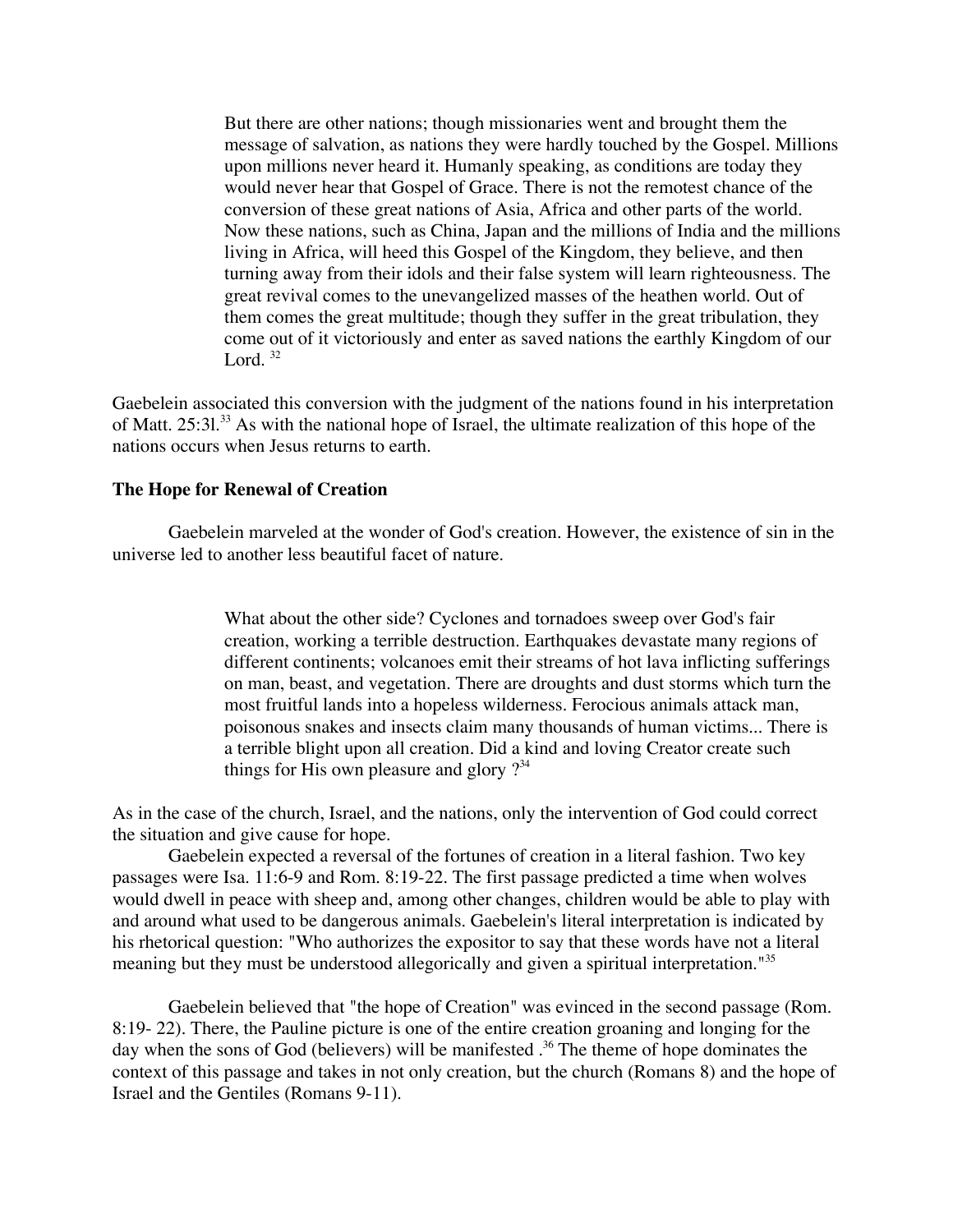When will the hope of a renewed creation be realized? In the context of a commentary on the crown of thorns, Gaebelein highlighted the answer.

> That crown of thorns is emblematic of creation's curse. Not science with its inventions and discoveries can arrest or even ameliorate the curse of sin. Only One can remove it. He is Creation's Lord who paid the price of redemption and whose redemption power can alone deliver groaning creation. But it will never come till He comes again, no longer wearing the crown of mockery, but crowned with many diadems. <sup>37</sup>

Renewal of creation will then be the last hope to come to fruition when Jesus comes again.

## **Significance for the Doxological Purpose of Biblical History**

In **Dispensationalism Today** (1965), one of the most important books on dispensationalism written in this century, Charles Ryrie taught us that there were three essential principles which mark off a dispensationalist from a nondispensationalist.<sup>38</sup> The **first** in his presentation was a distinction between Israel and the Church. The second, which formed the basis for the first, was consistent literal interpretation. Prophetic portions of the Bible should be interpreted using grammatical-historical interpretation just like historical and other sections of the Bible should be viewed. The **third** essential principle was what we are referring to here as the **doxological purpose of biblical history**. Ryrie said it this way:

> A third aspect of the sine qua non of dispensationalism... concerns the underlying purpose of God in the world. The covenant theologian in practice makes this purpose salvation, and the dispensationalist says the purpose is broader than that, namely, the glory of God. To the dispensationalist the soteriological or saving program of God is not the only program but one means God is using in the total program of glorifying Himself. Scripture is not man-centered as though salvation were the main theme, but it is God-centered because His glory is the center.<sup>"39</sup>

Ryrie expanded this thought in a later chapter in which he answers the charge from covenant theologians that dispensationalists had no unifying principle to their theological system. In fact, in the thinking of covenant theologians, dispensationalism could be compared to higher criticism's parceling out of the Bible into different unrelated sections.<sup>40</sup> These covenantalists saw individual redemption as the unifying principle of the Bible. Ryrie noted that many of these nondispensationalists acknowledged the glory of God as the ultimate theme, but in practice that theme was addressed only from a soteriological, rather than a fully doxological vantage point. <sup>41</sup>

This third essential principle of dispensationalism has largely been ignored for several years by both covenant and dispensational theologians. One such recent and thoughtful dismissal of Ryrie's third point was worded this way by Craig Blaising: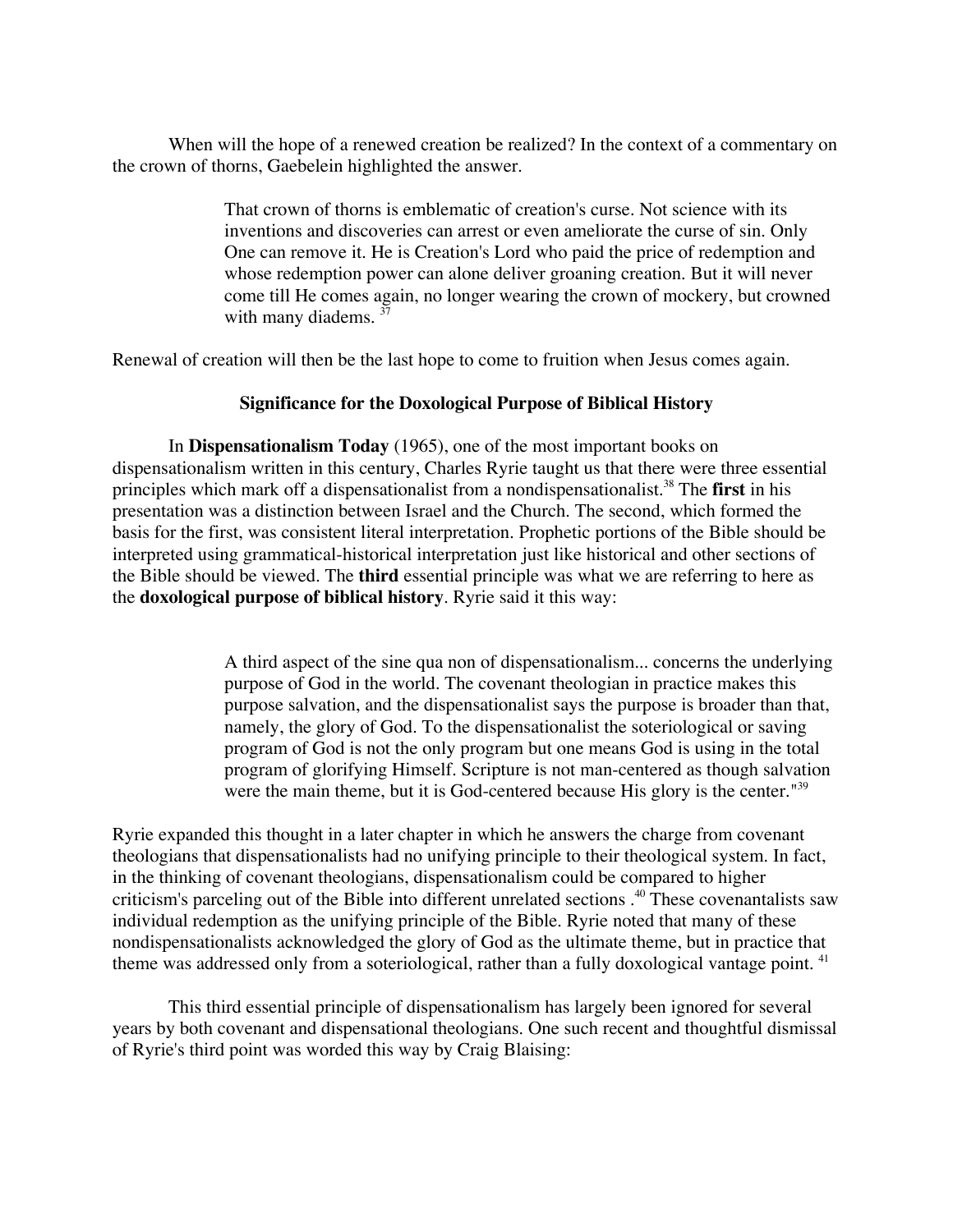It would be difficult to identify this perspective as a particularly distinctive feature of earlier dispensationalism. Most evangelicals, especially among the Reformed, would have agreed on the comprehensive doxological purpose of God. Ryrie's insistence on this point can be seen as a calculated response to covenantalists criticisms that dispensationalism (Scofieldism) divides up the salvific unity of the Bible. Ryrie distinguishes dispensationalism from covenantalism as the difference between a doxological versus a soteriological perspective. The fundamental issue was whether or not the divine purpose is broader than the salvation of individual souls and the spiritual communion of the church. The proposed doxological unity was supposed to embrace these broader purposes, which include Israel's national and political future. But in spite of its categorical breadth, divine self-glorification does not seem particularly useful for explaining changes within history. At Niagara, the unity of the dispensations was found in the person and history of Jesus Christ. Scofield saw history in terms of human failure, a notion that Ryrie dismisses as secondary and inappropriately anthropocentric. Other dispensationalists used salvation and redemption as integrating themes but defined them to include national and political salvation and even the redemption of the entire creation. 42

The last couple of years this writer has revisited this issue and has come away with the conviction that there is a core of truth to Ryrie's observation, although much remains to be said in this area. In fact, there are several questions that could be raised with respect to Blaising's response to Ryrie in the above quote.

First, Blaising has acknowledged that the covenantalists have in their approach often emphasized the glory of God. However, we showed that Ryrie had done the same pointing to Hodge's and Shedd's theologies. 43 What Ryrie has noted is that the **practice** of covenant theologians yields the conclusion, not their statements: "But covenant theology makes **the means** of manifesting the glory of God the plan of redemption. Thus, **for all practical purposes**, covenant theology uses redemption as its unifying principle. ,<sup>44</sup> Appeals to certain statements affirming that one's theology is unified by the theme of God's glory may simply not be sufficient on either side. For example, it is clear that Gaebelein's statements focus on the word **redemption** but his overall outline leaves open the possibility of a broader interpretation.

Second, it seems that Ryrie may not merely be responding to charges that dispensationalism has divided up the salvific plan of God and destroyed biblical unity. Such attacks upon dispensationalists have taken many forms and a response to them is certainly part of what has happened historically. <sup>45</sup> However, what may lie behind the statements of Ryrie and other dispensationalists who are in agreement with him is, in fact, a reaction to the false theology flowing from the theological covenants which govern covenant theology.<sup>46</sup> The covenant of works and the covenant of grace are theological constructs which govern all of biblical history for the covenant theologian. Especially, the covenant of grace, which has been operative since the Fall in Gen. 3, provides a kind of unifying program based upon individual election. It is this focus on individual election that does not really fit the emphasis of Old Testament biblical history with its focus on national and community promises. Consequently, the covenant theologian is uncomfortable in that domain and his reading of the Old Testament text is colored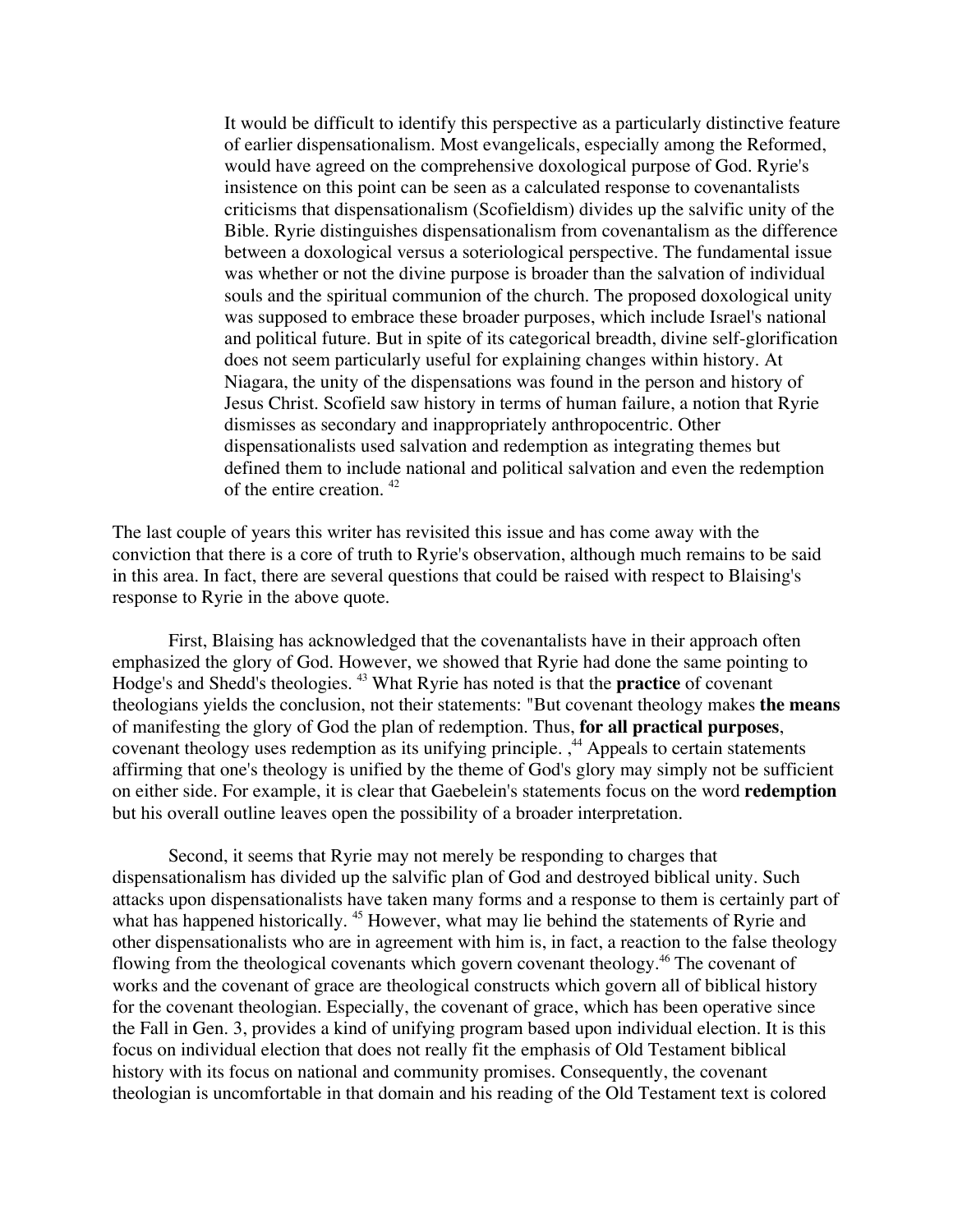by his reading of the New Testament where he does feel comfortable with his focus on individual election. <sup>47</sup> The dispensationalist is not necessarily denying individual election. He is rejecting the idea of making it the central interpretive motif for the entire Bible. It is this rejection that may be at the heart of Ryrie's third point in the essentials of dispensationalism.<sup>48</sup>

Further, it is possible to see the doxological purpose to biblical history as a corollary to the distinction between Israel and the Church. Although the multi-track approach to biblical history as cited in Gaebelein's five-fold presentation above is clear, the primary distinction in the list is that between Israel and the Church. Simply put, the dispensationalist is open to the diversity which the biblical text yields because of his belief in a great sovereign God who can coordinate multiple tracks in His will and way. By implication the covenant theologian may not be so open to such diversity since he has a tendency to unify every aspect at the point of individual election.

Third, Blaising's comments point to a discussion of the usefulness of the doxological purpose as an integrating principle. In this he is only right to a point. He shows that some dispensationalists have integrated their theology around redemption as a category. Their category is just broader than most covenantalists and perhaps not broader than other theologians. In the end he feels, there really is not a lot to argue about. Gaebelein's example seems to cut both ways on this issue. It is true that Blaising's reminder about the Niagara Bible Conference focus on a Christological center is instructive especially as we look at Gaebelein who was certainly a child of the Niagara movement. Gaebelein surely talked about biblical history as God's plan of redemption through Christ.

Yet the stress on redemption tied to Christology should not rule out other emphases. Gaebelein believed that God had a plan for lost men and for angels <sup>49</sup> as well. In his discussion on angels, which highlights the issue of God's glory, Gaebelein betrayed a possible way of thinking about the many things that God does: "If man is God's only creature, gifted by Him with powers to search out His creation, to admire His works and to praise Him for them, how little is the praise and glory He gets from His creatures  $!,$   $\text{ }^{50}$  In other words, if the plan of God involved only mankind, then one's view of the glory of God should be diminished. Couple this with his earlier statement about the need to understand the distinctive place of each of the four great subjects of the Bible (creation, the nations, Israel, and the church) in order to fathom the purposes of God. It is easy to imagine Gaebelein believing that the loss of these distinctions would somehow diminish the glory of God.

Although, in the end, there may be only a difference in degree between covenant theology and dispensationalism on the matter of the glory of God, the difference does seem to exist. The dispensationalist sees biblical history as following a multiple track scheme which highlights the glory of God as he fulfills his purposes of prophetic hope. Such a multiple track approach simply cannot be handled by covenant theology. However, dispensationalists who want to affirm the third essential principle of Ryrie's sine qua non can demonstrate that the doxological purpose is undergirded with both redemptive and Christological threads. This is, in essence, what Gaebelein outlined for us. One of its side benefits is a theological warmth which prevents dispensational theology from being merely an academic enterprise.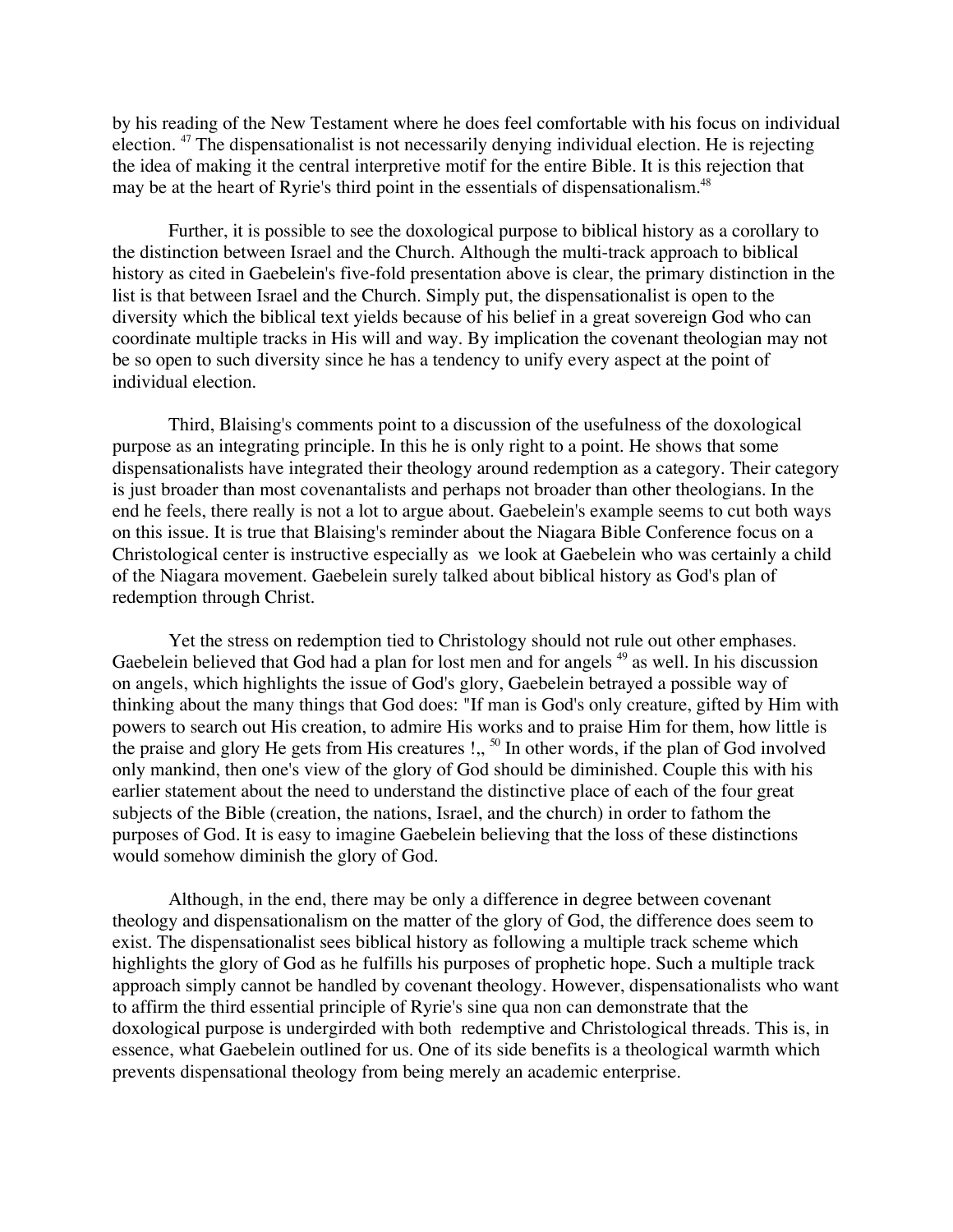## **The Christological Focus of Hope**

The theme of prophetic hope expressed, in spite of the hopelessness of the present age, to the church, Israel, the Gentile nations, and creation is the thread that unites the theological system of Gaebelein.<sup>51</sup> It is not surprising then to find the name of his Jewish outreach ministry to be **The Hope of Israel Movement** or to note that the highly significant expository magazine which he edited for over half a century was named **Our Hope**.

However, this thread has a Christological focus. While the evangelical character of Gaebelein's theology shows that the benefits of God for the human race are grounded in the work of Christ on the cross, the Christological spotlight falls on the doctrine of the Second Coming.<sup>52</sup> In a chapter entitled "Hundreds of Questions But Only One Answer," <sup>53</sup> the message is unblurred, There is but one answer to all these questions concerning the promised hope for Israel, for the nations of the earth and for all creation. That answer is:

## The Lord Jesus Christ.

He alone is the only answer, the completest answer, the never-failing answer to all our questions. But what do we mean when we give His ever blessed and adorable Name, the Name above every other name, as the only answer? We do not mean that the answer is a practical application of the principles of righteousness declared by the infallible teacher in the sermon on the mount. We do not mean the practice of what has been termed the golden rule. We do not mean a leadership of Jesus. We do not mean that these questions will be answered by future spiritual revivals, nor do we mean that a blasted Western civilization, misnamed Christian, will influence heathen nations to accept Christianity and turn to God from their idols. The sorrowful fact is that what military Christendom has done and is doing, and the shameful failures of Western civilization, has been a curse to heathen nations. What we mean, the only answer, the completest and neverfailing answer to all our questions, is

## The Glorious Reappearing of the Lord Jesus Christ

This future event will answer every question, solve every problem which humanity faces today, and all the existing chaotic conditions, and bring about that golden age of which heathen poets dreamed, which the Bible promises is in store for the earth.<sup>54</sup>

In light of such an emphasis, it is no wonder that for many years the cover of **Our Hope** magazine had on it the words "The Lord Jesus Christ, Who is Our Hope." The central interpretive motif, **prophetic hope through the Second Coming**, was best captured in a prayer which closed Gaebelein's volume,

## **Hopeless, Yet There is Hope,**

**Even so Come, Thou Hope of the hopeless, Thou Hope of Israel, Thou Hope of the World, all Nations and Creation. Even so, Come Lord Jesus.**

Conclusion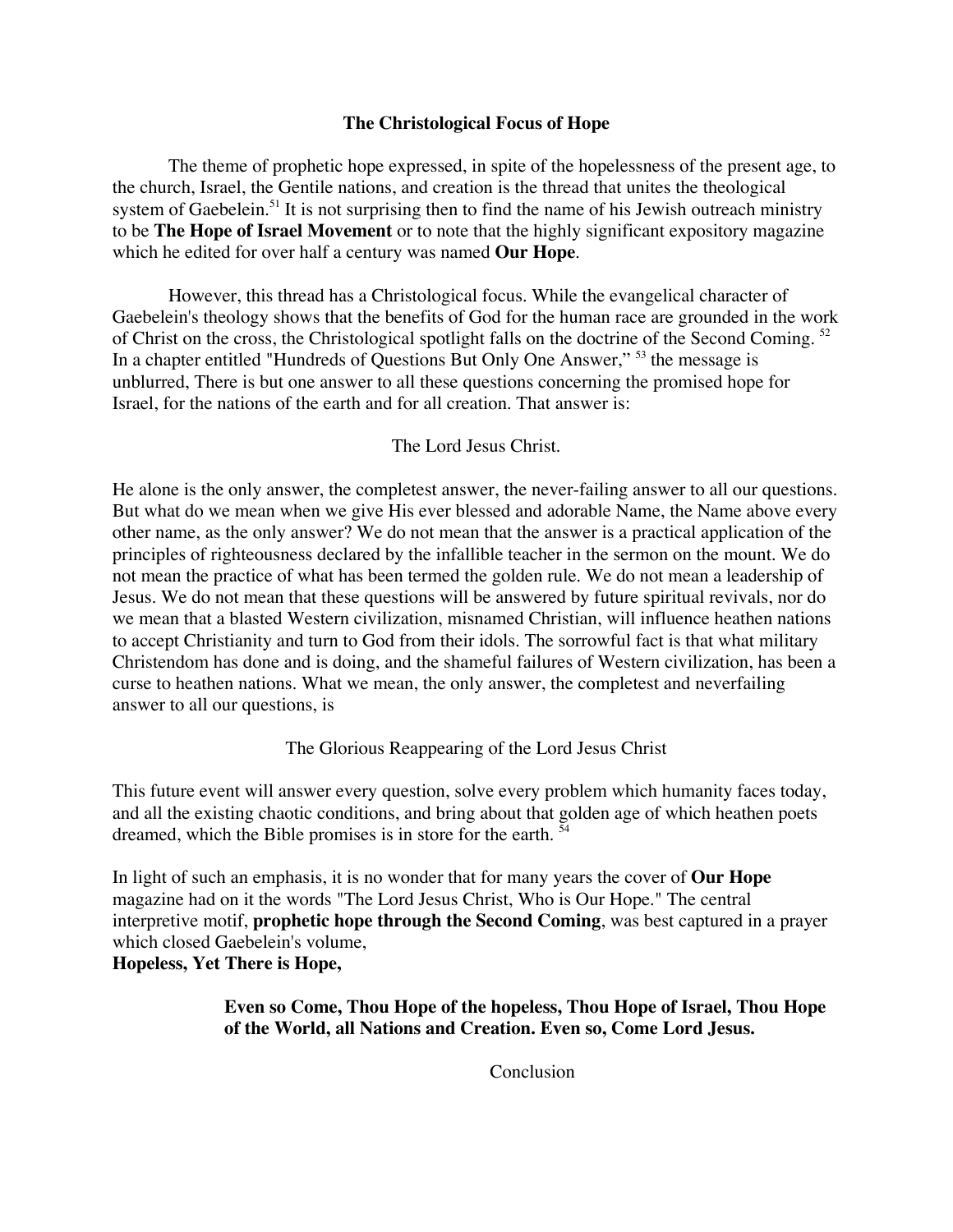Arno C. Gaebelein believed in a sovereign God who controlled history. Predictions He had made came true because of His great power and plan. The "plan" is a multi-faceted one which highlighted prophetic hope in the personal Second Coming of Jesus Christ as God's redemptive plan is accomplished on several fronts. It may be possible to see in Gaebelein the makings of our understanding of the doxological purpose of biblical history. If so, then Ryrie's third point in the essentials of dispensationalism may have some merit.

 $\frac{1}{1}$ <sup>1</sup> Arno C. Gaebelein, Meat in Due Season: Sermons, Discourses and Expositions of the Word of Prophecy (New York: Arno C. Gaebelein, Inc., n.d.), 19-20.

 $2$  Ibid., 36. It is not clear in Gaebelein's quote of Delitzsch where the comments of Delitzsch end and Gaebelein's pick up again.

3 Arno C. Gaebelein, **What Will Become of Europe? World Darkness and Divine Light** (New York: Our Hope Publications, 1940), 9.

#### 4 Ibid.,10.

5 Arno C. Gaebelein, **The Conflict of the Ages, the Mystery of Lawlessness: Its Origin, Historic Development and Coming Defeat** (New York: Publication Office "Our Hope," 1933), 23

6 Arno C. Gaebelein, **World Prospects, How is it All Going to End? A Study in Sacred Prophecy and Present Day World Conditions** (New York: Publication Office, "Our Hope," 1934), 46

 $^7$  Ibid., 49-59. Gaebelein seems to use the expression "Great Tribulation" to refer to the entire seven year period of Daniel's Seventy Weeks. Many pretribulationalists would be uncomfortable with this, preferring to see the Great Tribulation as referring to the last three and one half years of that period based upon Jesus' statement in Matt. 24:21. It may be that Gaebelein is simply being non-technical with his usage.

8 Arno C. Gaebelein, **The Hope of the Ages** (New York: Publication Office "Our Hope," 1938), 170-7 1. One wonders what Gaebelein's analysis would have been had he seen the fifty or so years since he made that statement.

#### 9 Gaebelein, **Meat in Due Season**, 19-23.

<sup>10</sup> 10 Some examples would be Arno C. Gaebelein, "Opening Address," Our Hope 8 (September 1901): 93-96; "Notes on Prophecy and the Jews," **Our Hope** 8 (November 1901): 294-95; "The Patient Waiting for Christ," **Our Hope** 8 (January 1902): 345-46; "Editorial Notes," **Our Hope** 8 (February 1902): 394-95; "Who Will Be Caught Up When the Lord Comes," **Our Hope** 8 (February 1902): 408-17; "Editorial Notes," **Our Hope** 9 (August 1902): 116- 21; "Editorial Notes," **Our Hope** 9 (October 1902): 225-27; "Will There be a Partial Rapture?" **Our Hope** 44 (August 1937): 100-4; John Nelson Darby, "What Saints Will Be in the Tribulation?" **Our Hope** 8 (May 1902): 597-605; Charles Campbell, "The Interval Between the Lord's Coining For Us, and His Coining With Us," **Our Hope** 9 (August 1902): 81-92; G. L. Alrich, "The Imminency of the Coining of Our Lord Jesus," **Our Hope** 9 (August 1902): 167-74; and I. M. Haldeman, "The Two Distinct Stages of the Coining of the Lord," **Our Hope** 9 (January 1903): 418-19. Many others can be cited. Most of the articles here appeared during the height of the controversy with Robert Cameron which helped to end the Niagara Bible Conference movement.

<sup>11</sup> Anmo C. Gaebelein, "Editorial Notes," Our Hope 9 (October 1902): 225. See also Arno C. Gaebelein, "Editorial Notes," **Our Hope** 39 (August 1932): 76-77.

<sup>12</sup> 12 Arno C. Gaebelein, "Notes on Prophecy and the Jews," Our Hope 8 (November 1901): 295.

<sup>13</sup> 13 Gaebelein, "The Patient Waiting for Christ," 345. See also Gaebelein, "Opening Address," 96.

<sup>14</sup> Arno C. Gaebelein, "The Attempted Revival of an Unscriptural Theory," Our Hope 41 (July 1934): 24-25. This argument stems from an understanding that watching for the coming of Christ, as Scripture exhorts, would be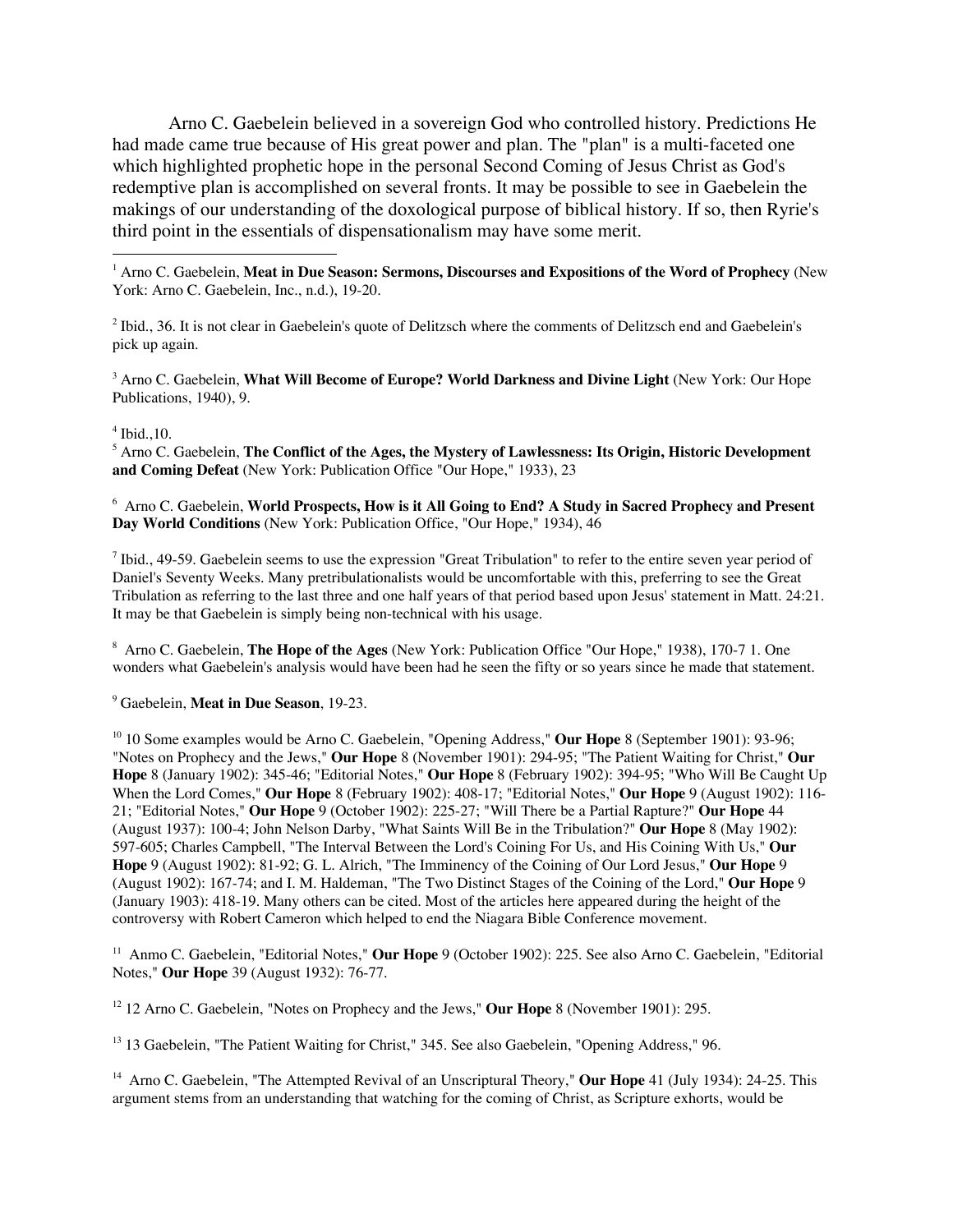meaning-less without imminency. Gaebelein commented: "Looking for that blessed Hope [Titus 2:13] can mean only one thing, that daily we should look for Him and for His promised coming, not for death, but for Himself. But 110w 15 this daily looking possible if He cannot come at any moment?" (24).

<sup>15</sup> '5 Arno C. Gaebelein, The First and Second Epistles to the Thessalonians (New York: Our Hope Publications, n.d.), 116-19. For a more recent approach with similar argumentation, see Zane C. Hodges, "The Rapture in 1 Thessalonians 5:1-1 1," in **Walvoord: A Tribute**, ed. Donald K. Campbell (Chicago: Moody Press, 1982), 67-79.

<sup>16</sup> 16 Arno C. Gaebelein, **The Return of the Lord**, (New York: Publication Office "Our Hope," 1925), 101. For perhaps the best description of how this passage plays a role in the rapture debate, see W. Robert Cook, **The Theology of John** (Chicago: Moody Press, 1979), 168-72. The exegetical arguments of Gaebelein with respect to 1 Thessalonians 5 and Rev. 3:10 appear to be the strongest and are based, in large measure, on grammatical-historical interpretation.

<sup>17</sup> ' Arno C. Gaebelein, "The True Church: Its Translation Before the End," Our Hope 38 (September 1931): 184. See also 'Editorial Notes," **Our Hope** 39 (August 1932): 78. This method of arguing is a use of a dispensationaltheological hermeneutic. The distinction between Israel and the church becomes the switch which helps to determine an interpretation. There are two problems (although they can be overcome) with using this argument which Gaebelein was not careful to address. First, as seen earlier, he included the Old Testament saints in the rapture of the church. An alert nondispensationalists might ask if the heavenly people can be mixed, what keeps the earthly people from being mixed in the tribulation? That is one reason that contemporary dispensationalists have come to view the resurrection of Old Testament saints at the end of the tribulation. Second, Gaebelein included the Gentiles in the tribulation (Revelation, 59). Since distinctions between Israel and the nations are made, why not between Israel and the church? This shows that the particular distinction between Israel and the church had priority for Gaebelein over all other distinctions.

<sup>18</sup> 18 Gaebelein, "True Church," 184-85.

<sup>19</sup> 19 Gaebelein, "Unscriptural Theory," 24. This aspect of the blessed hope was considered by Gaebelein the greatest incentive for holy living (**Return**, 118).

20 20 Gaebelein, **Return**, 118.

21 Gaebelein, **World Prospects**, 166.

22 22 Gaebelein, **Hopeless**, 156.

<sup>23</sup> 23 Ibid., 157.

 $24$  Ibid., 160.

25 Ibid., 162.

26 Ibid., 165.

27 Gaebelein, **World Prospects**, 101-8.

28 Ibid., 108.

29 Ibid., 109-23.

30 Ibid., 124-42.

31 Ibid., 151.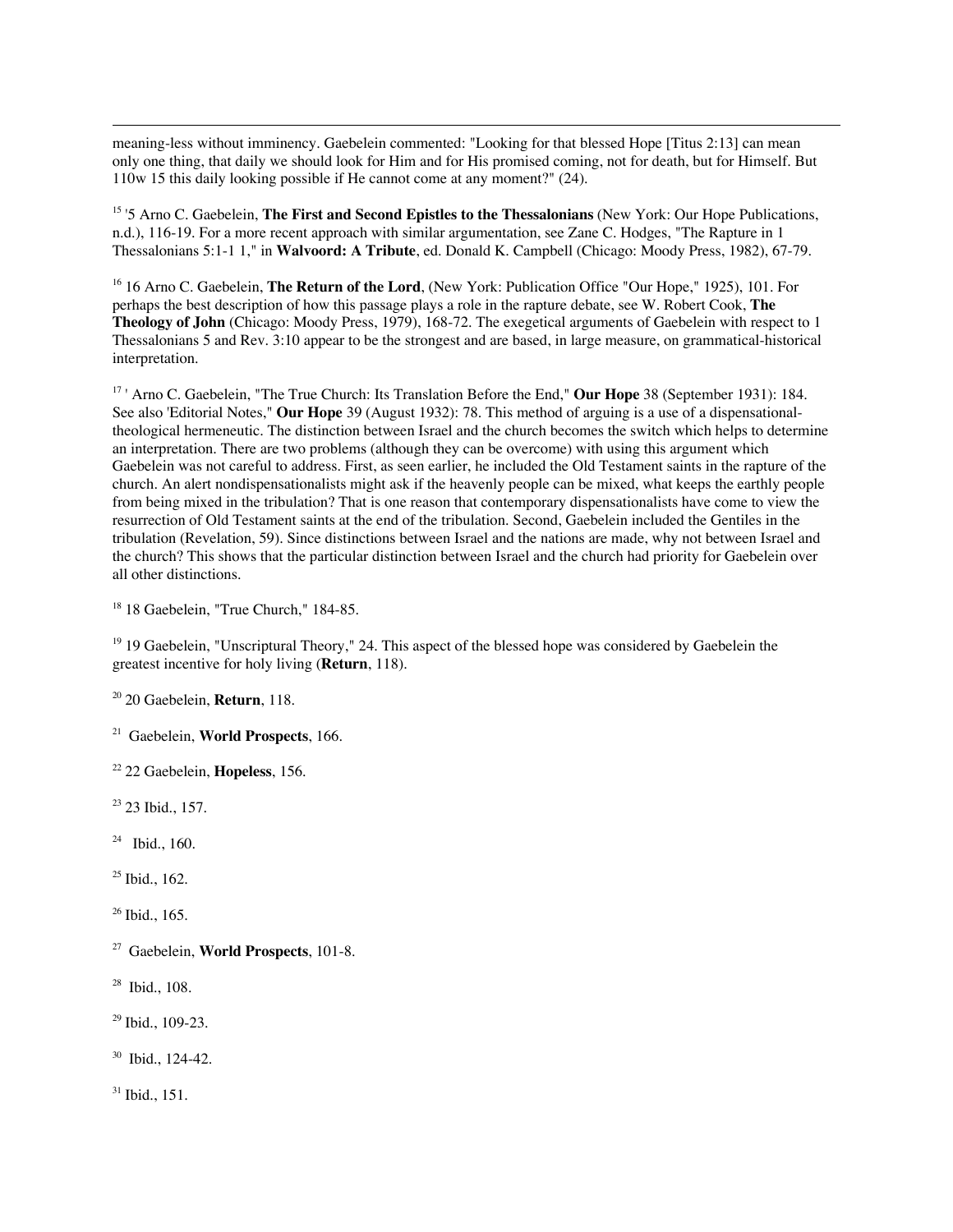32 Ibid., 153-54.

33 Ibid., 154.

-

34 Gaebelein, **Hope of the Ages**, 68.

 $35$  Ibid., 69. This literalism with respect to the restoration of creation is also evident in passages such as Zech. 14:1-4. There the topographical changes in the Mount of Olives are taken literally in Gaebelein's exposition (Studies in Zechariah, 8th ed. (New York: Publication Office "Our Hope," 1911), 140-46. However, he is not consistent throughout the passage. Later in verse eight, living waters flow out of Jerusalem into the Mediterranean and Dead Seas (149-50). The association is made with the pouring out of the Holy Spirit as mentioned in the description of John 7:38-39.

36 Gaebelein, **Hope of the Ages**, 69-71.

37 31 Ibid., 75.

38 Charles Ryrie, **Dispensationalism Today**, (Chicago: Moody Press, 1965), 43-47.

39 Ibid., 46.

40 Ibid., 98-105.

41 Ibid., 103-04.

<sup>42</sup> Craig Blaising, "Dispensationalism: The Search for Definition," in .Dispensationalism, Israel, and the Church, (Grand Rapids, MI: Zondervan, 1992), 27. See also Craig Blaising, "Development of Dispensationalism by Contemporary Dispensationalists," Bibliotheca Sacra 145 (1988): 267-69.

43 Ryrie, **Dispensationalism Today**, 104.

<sup>44</sup> Ibid.

45 John Gerstner, **Wrongly Dividing the Word of Truth**, Brentwood, TN: Wolgemuth & Hyatt, Publishers, Inc., 1991), 149-69.

46 Ryrie **Dispensationalism** Today, 177-91.

<sup>47</sup> This present writer deals with the basic mistakes of theological method found in covenant theology in "Literal Interpretation, Theological Method, and the Essence of Dispensationalisin," The Journal of Ministry and Theology 1 (Spring 1997): 5-36.

<sup>48</sup> It must be admitted that this third point distinguished dispensationalism from covenant theology but may not distinguish it from other forms of nondispensationalism. It may also be true that some covenant theologians have tried to develop their theological system with the glory of God in mind as part of an integrating grid. However, the common approach to covenant theology with its focus on individual redemption via election can certainly be responded to with Ryrie's third point.

49 Arno C. Gaebelein, **The Angels of God**, (New York: "Our Hope" Publication Office, 1924).

50 Gaebelein, **The Angels of God**, 10.